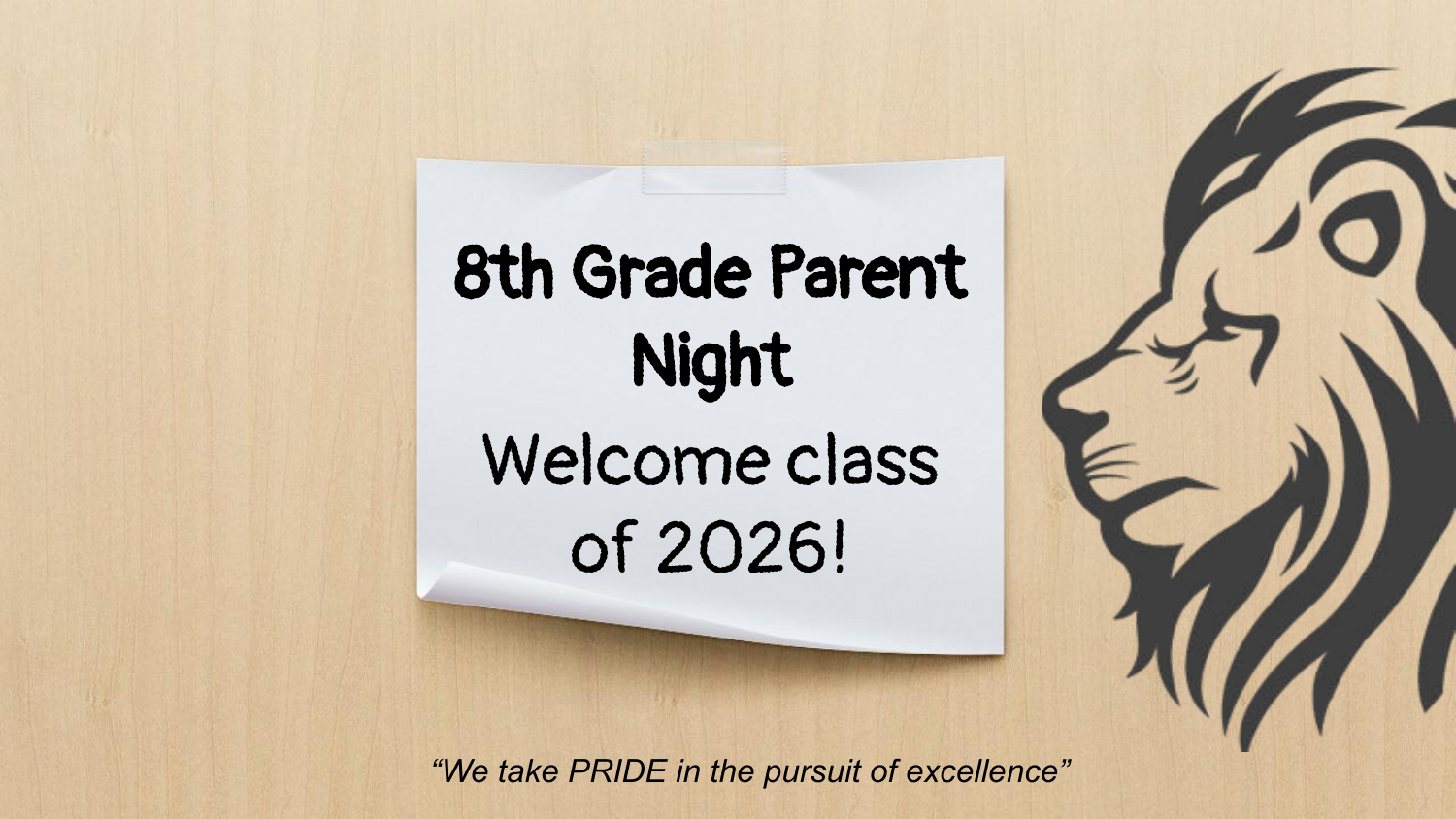# Agenda

Welcome! Deans & Guests:

- ✗ House System
- ✗ 9th Grade Student support
- ✗ SEL Student Support
- ✗ Student Involvement
- ✗ Scheduling Process
- ✗ Innovation Pathways
- ✗ Dual Enrollment

CHS Video

Next "Stop"- Visit Curriculum Coordinators, Activity and Athletic Representatives

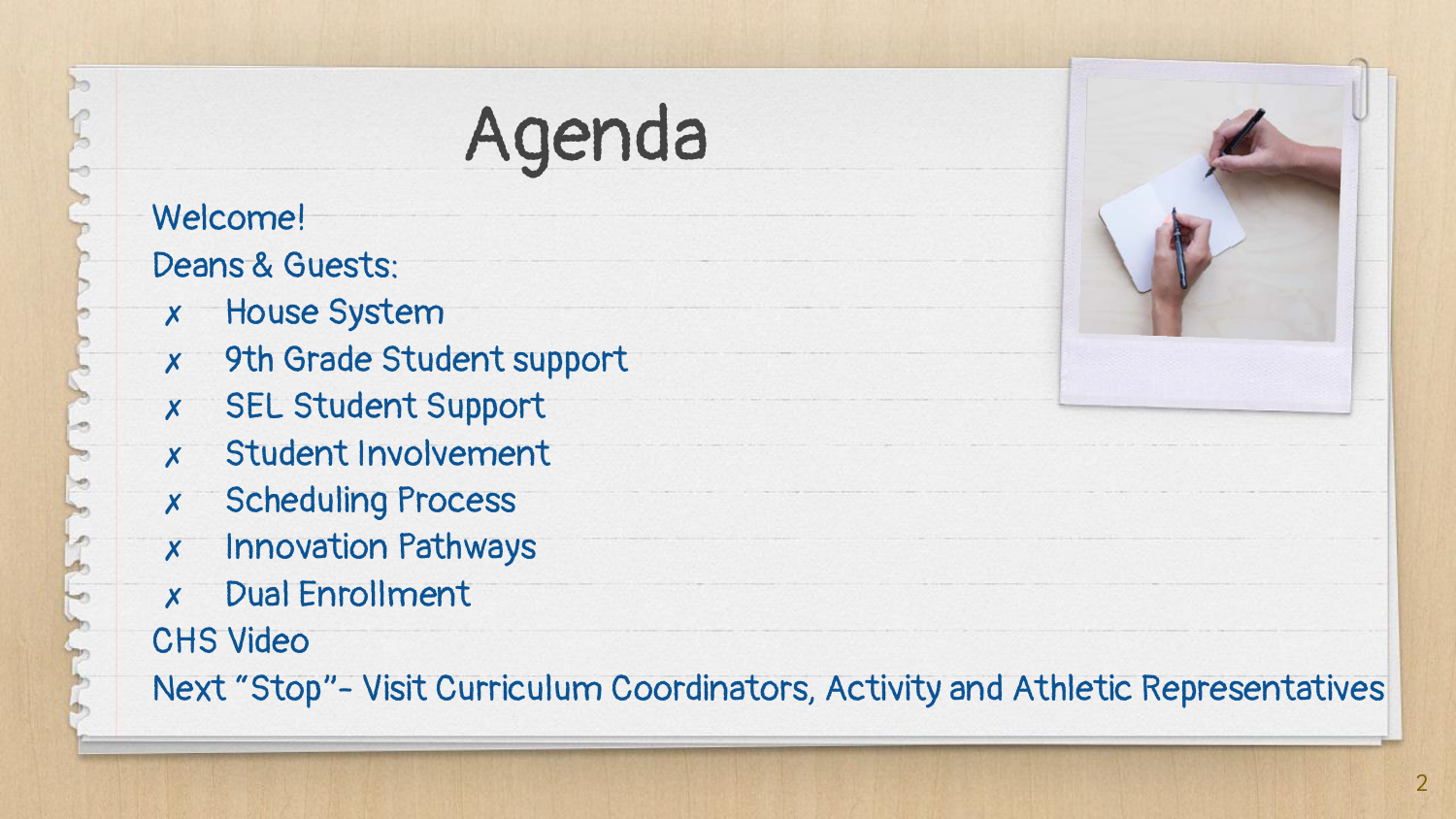# House System

## School within a School

- ✗ 500 Students Per House
- ✗ 2 Counselors
- ✗ 1 Clinical Psychologist
- ✗ 1 House Secretary
- ✗ 1 Dean

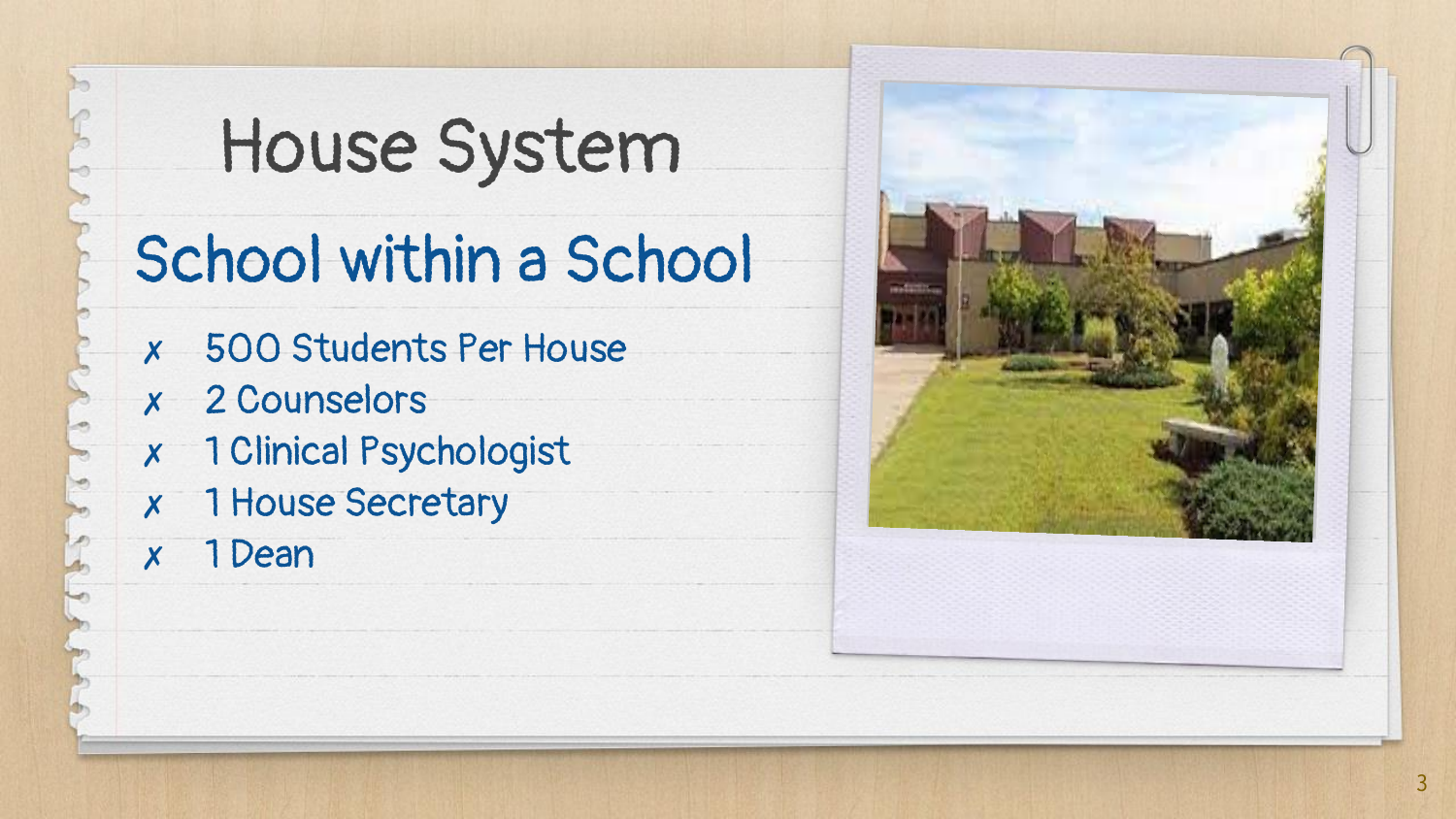## 9th Grade Supports

- ✗ Student Mentors
- ✗ Move- up/ Move- down day/ 1st Day of

**School** 

- ✗ Plus Block Advisory
- ✗ PRIDE Block
- ✗ Relationships

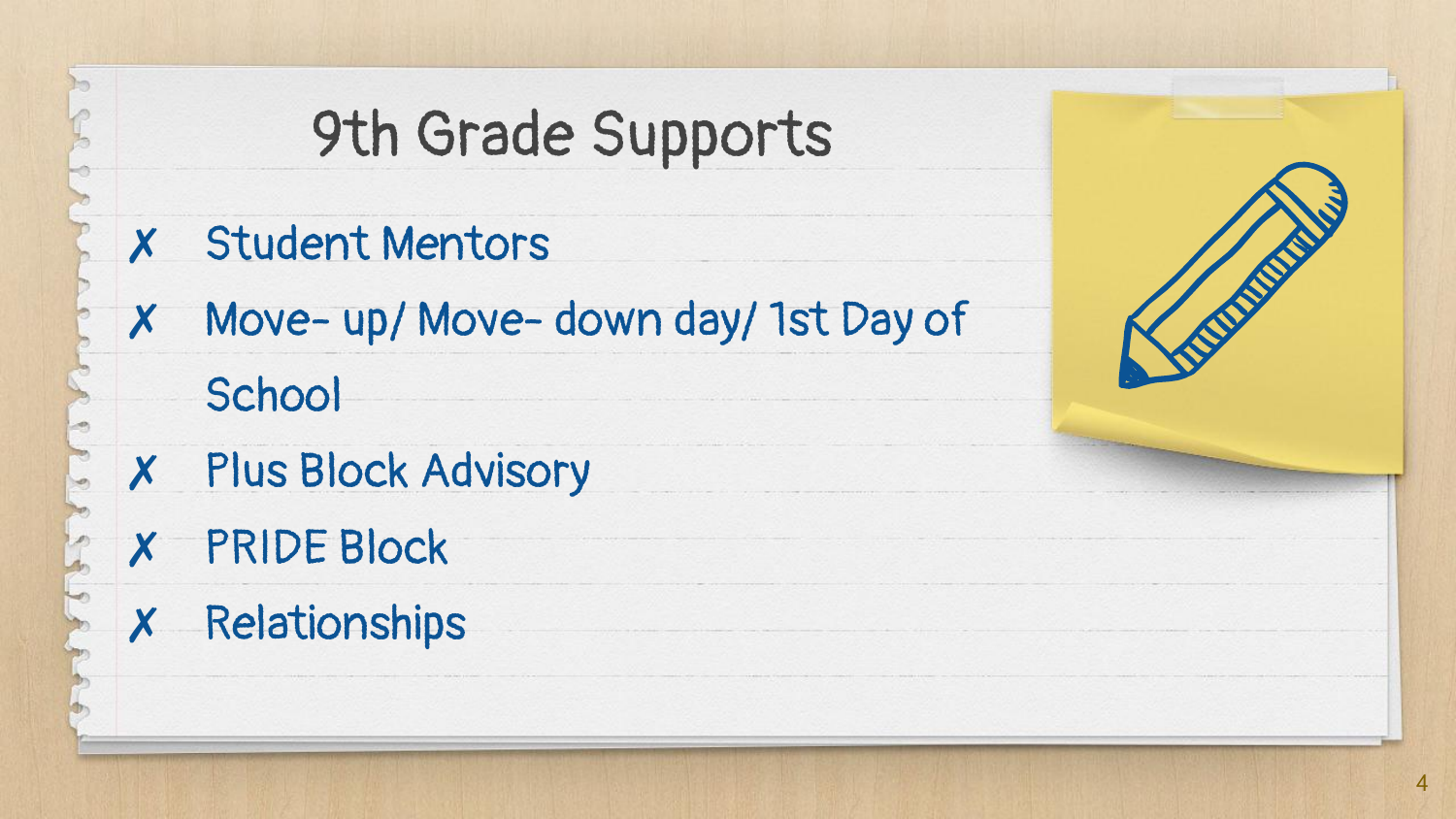#### Student Guidance & Social Emotional Learning

- ✗ Guiding Your Student Through the Academic & Social Transition
- ✗ Where to turn for Support during Transition Planning
- ✗ Career & College Exploration 1 Credit Course (Time management~Study Habits~Interest Exploration)
- ✗ Social Emotional Learning (SEL)- Character Strong



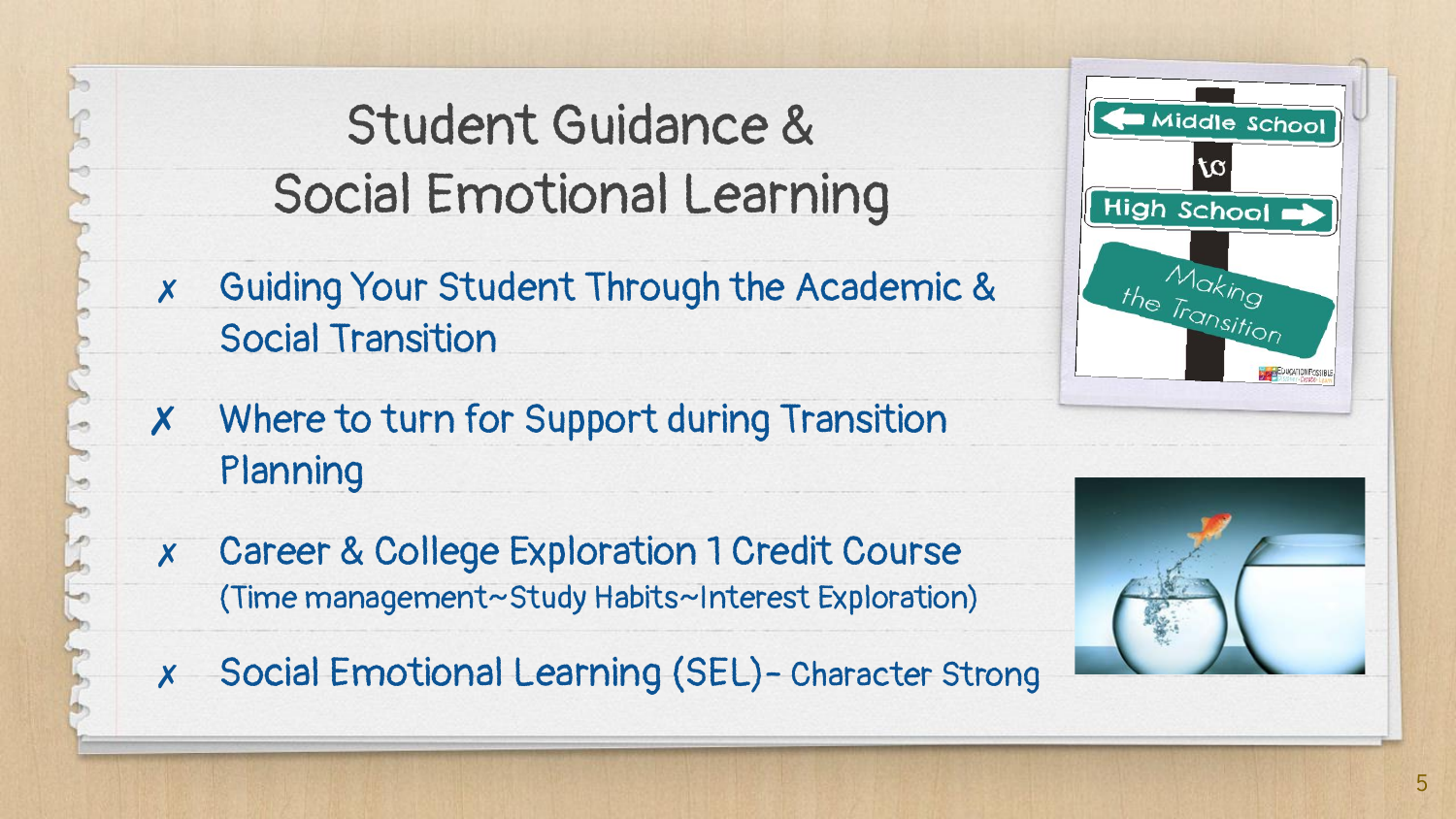### Why Join a Club, Activity or Sport?

- ✗ Meet people with like interests
- ✗ Make new friends
- ✗ Develop cooperation and collaboration skills
- ✗ Become more assertive
- ✗ Build resilience and perseverance

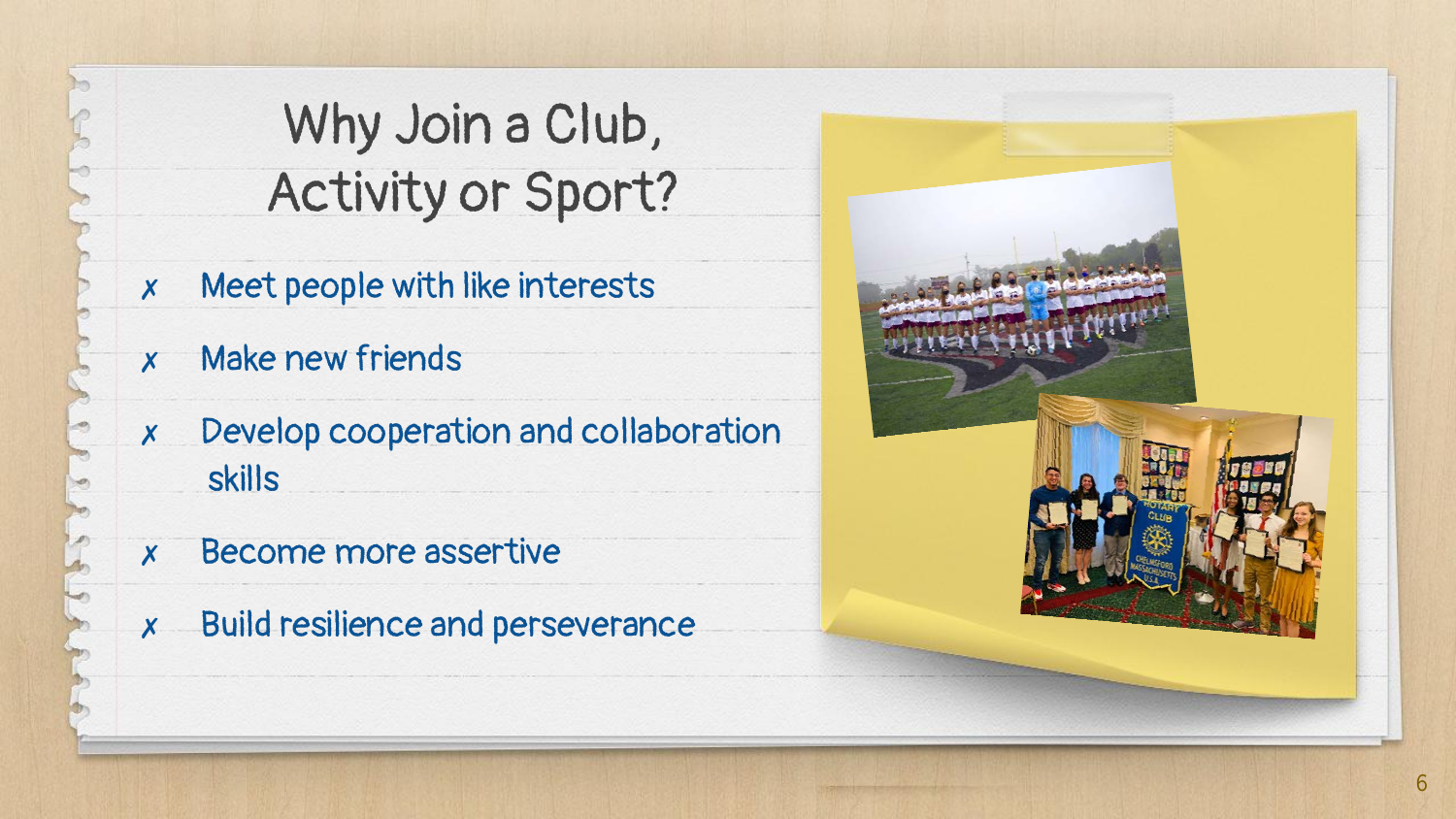#### CHS Clubs & Activities

- ✗ Over 50 offerings for all students
	- ✗ Academic, service, musical, performance, recreational/ intramural
- ✗ One activity fee covers ALL clubs and activities for the entire year
- ✗ Students are encouraged to participate in afterschool programs
- ✗ Students can participate in as many clubs and activities as they and their parents feel they can handle

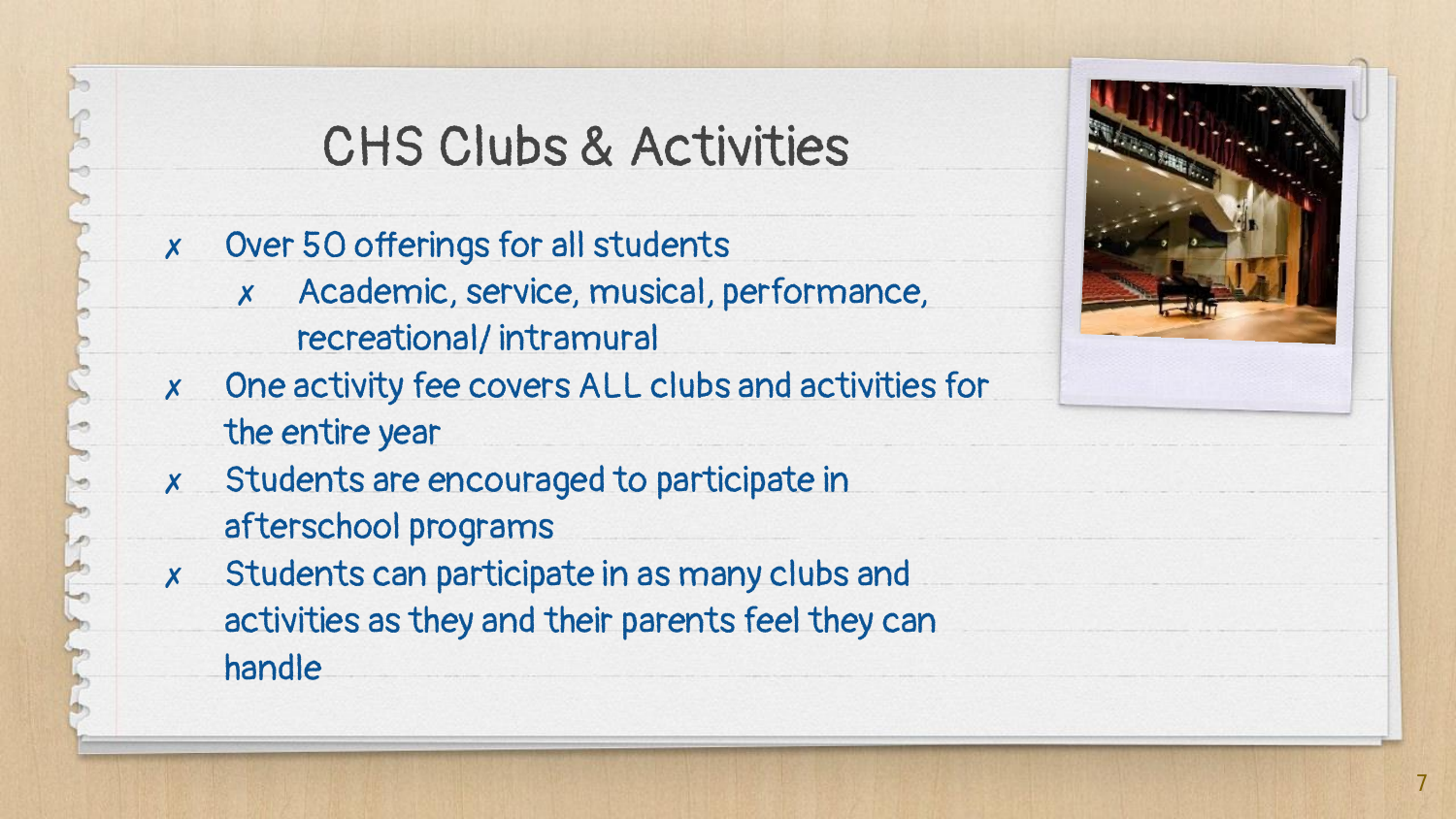### CHS Athletics

- ✗ Seasons to participate ✗ Fall, winter, spring
- ✗ Multi levels for most sports ✗ Varsity, JVA, JVB

✗ Why join a sports team at CHS?

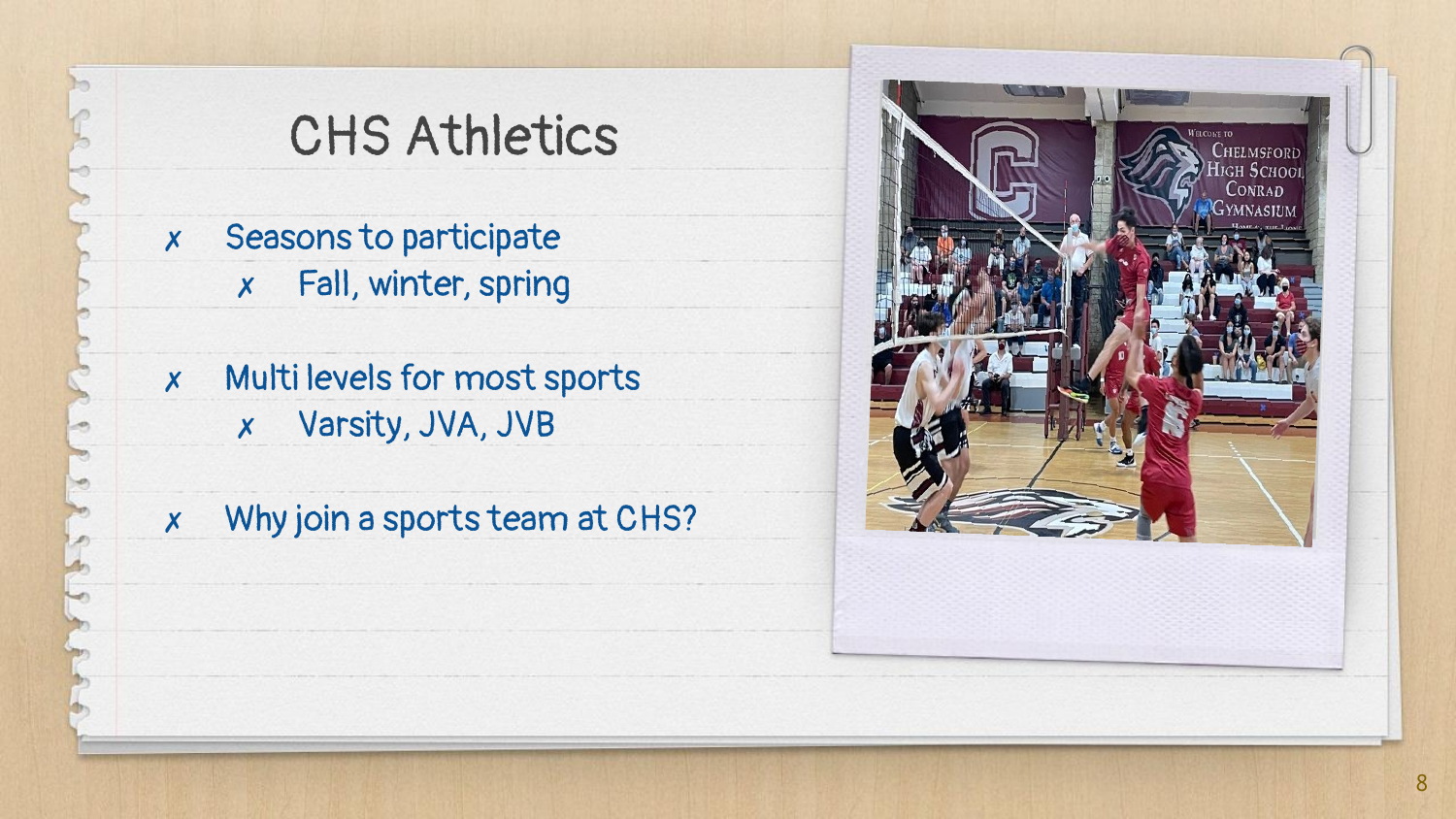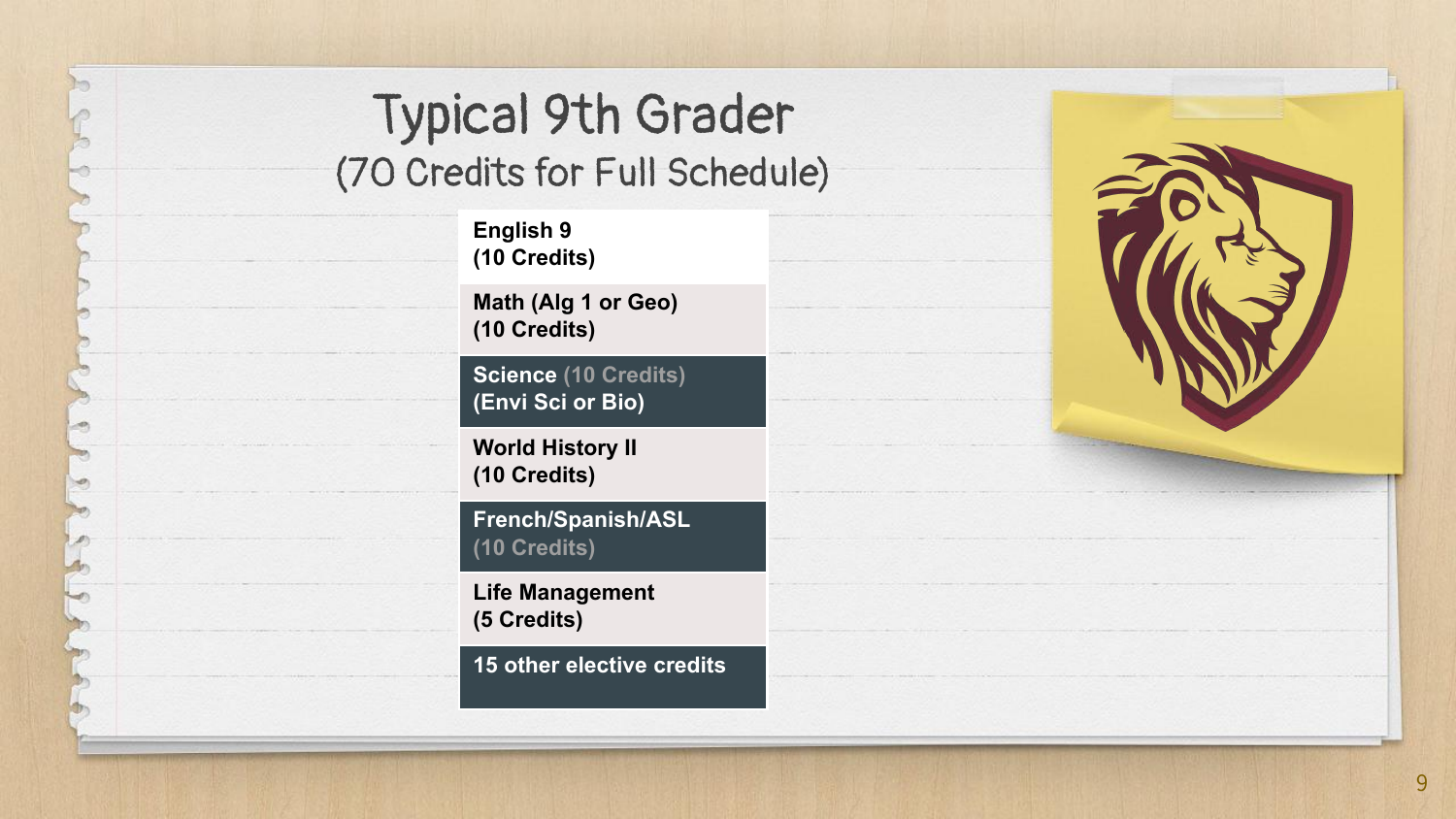#### Scheduling Timeline

- ✗ Teacher recommendations are due by 2/9
- ✗ Students/Families seeking a higher level course MUST submit an override application by 2/16 (this can be found on front page of CHS webpage)
- ✗ Students will be selecting electives from 2/26-3/8.

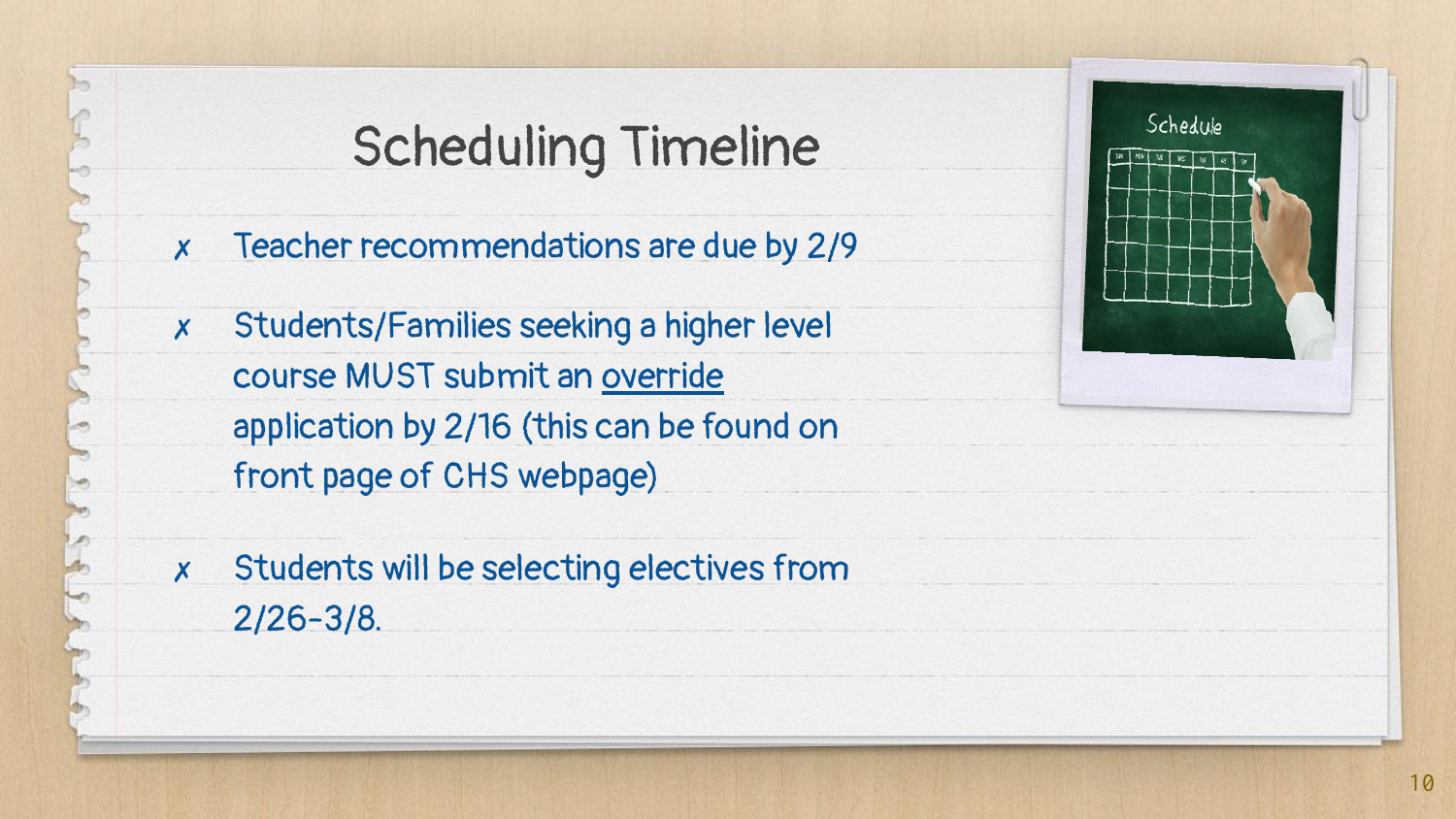#### Innovation Pathways

● The Innovation Pathways Program was developed to provide our students with skills-based and advanced courses relevant to high-needs employment sectors in Massachusetts focused on:

| <b>Business and Finance</b>   | <b>Advanced Manufacturing</b> |
|-------------------------------|-------------------------------|
| <b>Information Technology</b> | <b>Life Sciences</b>          |

- Advanced courses designated as Advanced Placement (AP) or Dual Enrollment (DE) are free for students in this program
- Senior Capstone or Internship with collaborating partners

Learn more at the Innovation Pathways Table!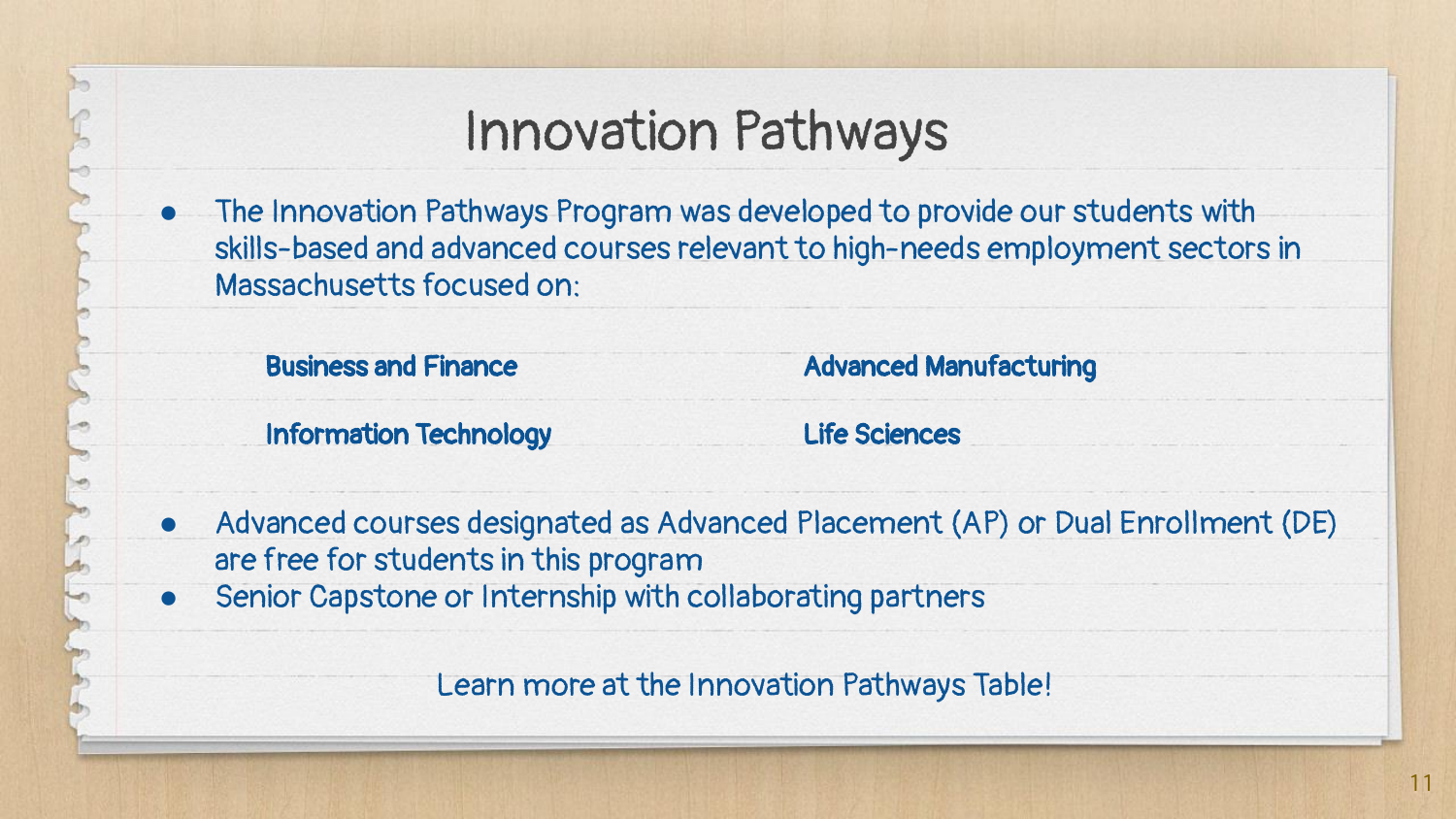### Dual Enrollment

- Earn college credit while working towards high school graduation requirements
- Mass Transfer Program
- Strengthen academic skills, gain access to college library, labs, resources
- Significant savings (\$92 per credit).
- 24 Dual Enrollment Courses offered
- Getting Started: Free 1 Credit Course
- Future Vision: Early College Designation
- Build Academic Pathways

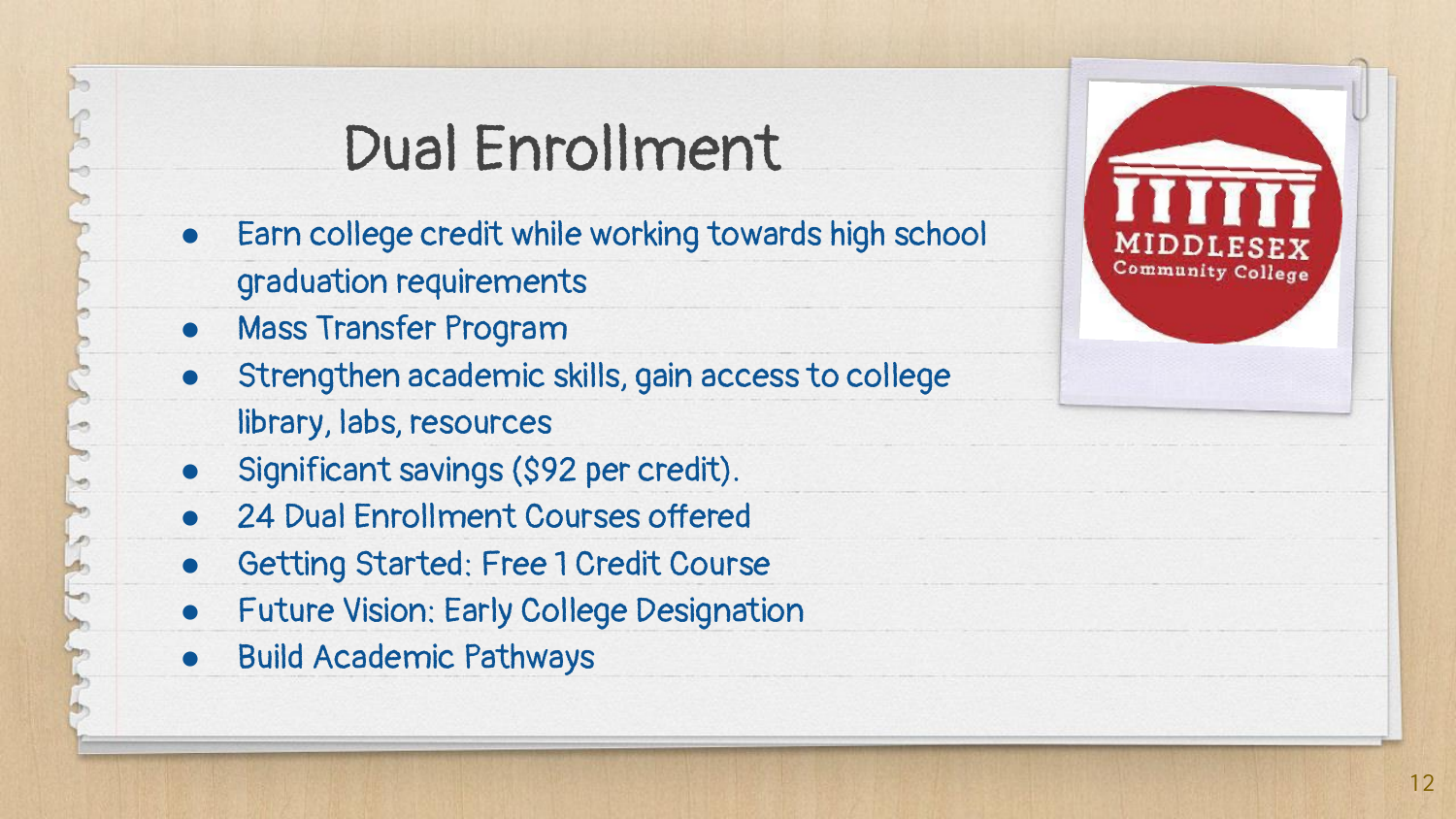